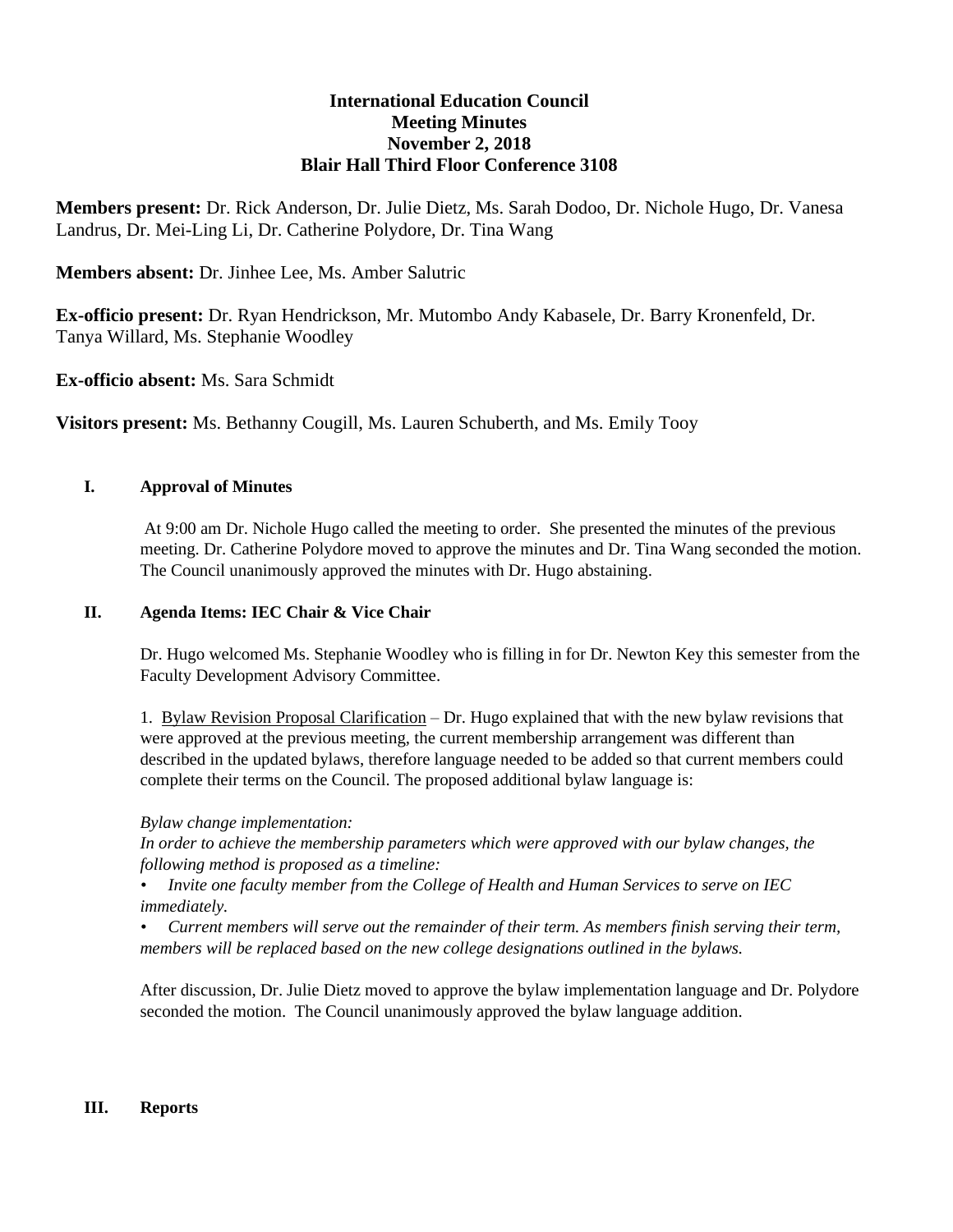### **1. International Student and Scholars & Study Abroad: Mr. Mutombo Andy Kabasele**

- a. Mr. Kabasele updated the Council on the international student enrollment numbers for Spring 2019 along with the I-20s issued and the number of students who had paid the SEVIS fee and completed the visa application.
- b. He shared with the Council that last month he conducted OPT and CPT training to explain to international students how they could legally work in the US. He will hold another session on the process for exit and reentry into the US on November 7th, the same day as the Study Abroad Fair.
- c. He also shared that the International Education Week program schedule is now available. IEW will be November 9th through the 15th. There are thirteen events planned during the week. Dr. Polydore asked if President Glassman would be giving an introduction or sending out an email about the week. Ms. Emily Tooy stated that the President had confirmed to open IEW along with the mayor of Charleston during the Global Culture Night. The week of activities have been advertised all over campus by using posters, flyers and posting on the EIU Panther Life app. OISS will continue to advertise until the event begins.
- d. Mr. Kabasele updated the Council on the OISS website. He stated that minutes from previous IEC meetings are now available under OISS Resources on their website. They have also added more information for newly admitted students to provide details about what steps they should take before they arrive and when they reach EIU. He explained that the website is still being updated and OISS will continue working on providing the most up to date information to international students.
- e. He reminded the Council that the Study Abroad fair will be on November 7th. Along with information about the opportunities to study abroad, there will be a table for scholarship opportunities and also the County Treasurer will be available to answer questions about how to apply for a passport.
- f. He shared that there are eight students who have committed to study abroad in a semester long program in the Spring. Also in the spring there are two faculty led programs available for students. Eight students have applied for these programs so far. The deadline is December 1st. For summer 2019, there are nine programs being offered and fifty-two students have applied so far. Right now there are three programs with at least eight students who have applied. The deadline is February 1st, 2019. The Council discussed the various ways to advertise these opportunities. Ms. Tooy noted that students could find more information on the Study Abroad website and that faculty who are leading programs provide flyers in their departments and around campus. Dr. Dietz mentioned that she could post program announcements on the advisor list-serve if the Study Abroad office sent her the information. Mr. Kabasele is also working on finding an electronic program to provide Study Abroad opportunities to students through a text message in addition to the Panther Life app. For students interested in studying abroad in the Fall of 2019, the deadline is March 8th, 2019.
- g. Mr. Kabasele explained that faculty led study abroad courses are approved every three years and the Study Abroad office will work to review and approve all programs.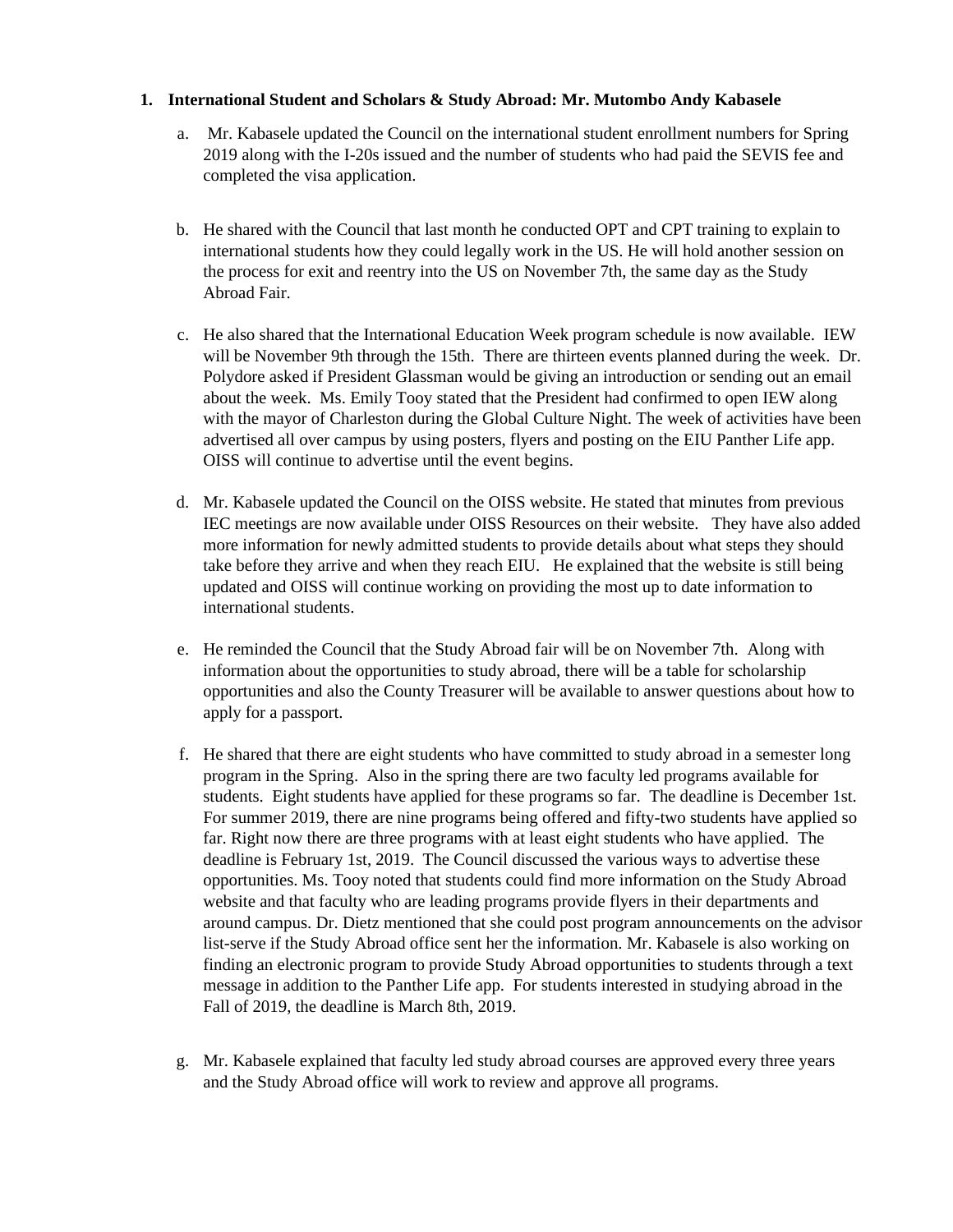He also wanted to thank the councilmembers for their work and said their feedback was important to the success of OISS and Study Abroad.

h. AIS Update: Ms. Dodoo let the Council know that AIS had a meeting with President Glassman recently. She said he was very interested in international students' experiences and challenges they faced. Ms. Dodoo stated that the Rice Conference was successful and AIS was able to make new connections because of it. They also held a coffee hour through the Family and Friends Program where students are able to connect to faculty and members of the local community.

Also as part of AIS's civic engagement, they have volunteered at a food pantry, visited the TLC students, the Salvation Army, and also local afterschool programs. AIS also had a meeting with the mayor of Charleston, Brandon Combs to discuss details of the International Education Week and discuss future projects between the city and international students. Mr. Combs invited the students to a meal at his home and to attend one of the city council meetings. Ms. Dodoo thanked Dean Hendrickson for assisting them in connecting with the mayor.

For upcoming activities, Ms. Dodoo shared that the Global Culture Night will be on November 9th from 7:00 – 9:00 in the University Ballroom. She also shared that the homecoming parade was a big success. Dean Hendrickson asked how many students participated and Ms. Dodoo said that all 52 flags were represented in the parade, but some students carried two flags. Mr. Kabasele noted how impressive all the students and flags looked to people who were watching the parade. Dr. Polydore mentioned that AIS could use the ITC lab in Buzzard if they needed a banner for future parades.

The Council asked Ms. Dodoo about challenges international students have and one topic was the lack of international grocery stores in the area. After discussion, AIS and OISS planned to see if there would be interest in coordinating a bus trip to Champaign for students where more international stores are available.

i. TLC Update: Ms. Schuberth shared that seven students had recently completed the intensive English program (four undergraduate and three graduate) and six of the students were conditionally admitted to EIU. She also let the Council know that TLC is hoping to create an online program to help international students pass the TOEFL exam. They hope to launch the program in February. She also shared that a former EIU student who is now working abroad has contacted TLC to assist employees at his company with English lessons. TLC plans to provide lessons to the employees through Skype.

#### **IV. Dean's Report: Dr. Ryan Hendrickson**

Dean Hendrickson let the Council know that at the next meeting Ms. Schuberth would provide an overview of TLC and explain in more detail how it works. It should take about  $15 - 20$  minutes.

He also stated that the previous Study Abroad director had reviewed all the faculty led study abroad programs, and Mr. Kabasele and Ms. Tooy will now make sure that all programs are on schedule to be reviewed and reapproved after three years. He let the Study Abroad subcommittee that they would be assisting in this review process.